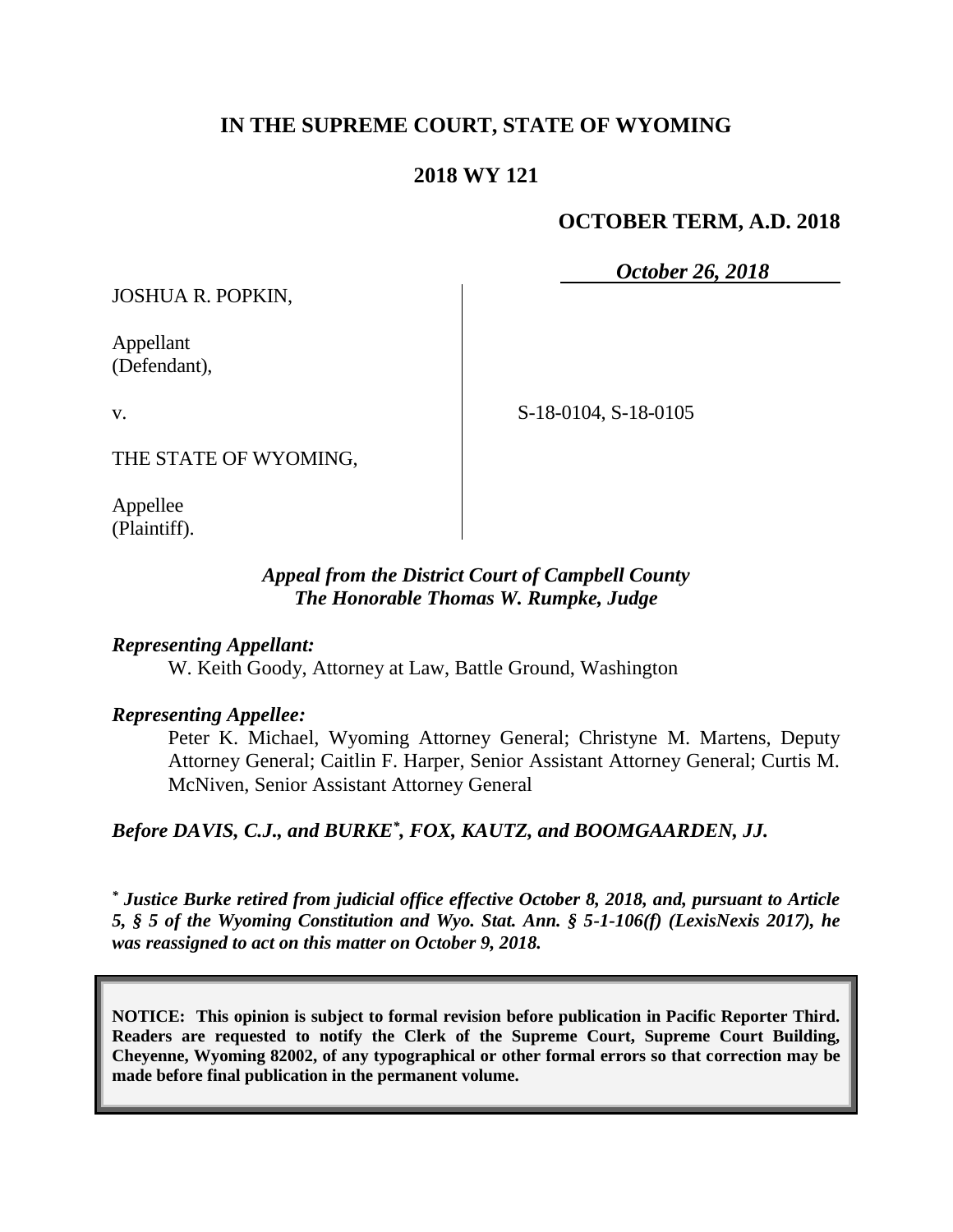## **DAVIS**, **Chief Justice**.

[¶1] Appellant Joshua R. Popkin pled no contest to two charges of second degree sexual assault. On appeal, he asserts that the facts alleged in the charges against him did not constitute crimes. We affirm because we conclude that his no-contest pleas waived this appeal issue.

#### *ISSUES*

[¶2] Dr. Popkin presents a single issue: Do the facts alleged in this case constitute a crime? The State raises a second issue: By pleading no contest to the charges, did Dr. Popkin waive his only appeal argument?

### *FACTS*

[¶3] Dr. Popkin, a licensed psychologist, was initially charged in August of 2016 with one count of second degree sexual assault by a person in a position of authority. The affidavit of probable cause supporting the charge<sup>1</sup> indicated that the alleged victim, E.M., first met Dr. Popkin when she was in the hospital in 2015 and he was her counselor. When she got out of the hospital, she saw another counselor until Dr. Popkin telephoned her and said he would like to be her counselor again. During one of their counselling sessions, Dr. Popkin began to kiss E.M. She related that "she didn't really know what to do, so she kissed him back." Dr. Popkin told E.M. that traditional therapy had not worked for her. At a session in the summer of 2016, Dr. Popkin brought marijuana oil with him, and E.M. took it. When Dr. Popkin started kissing her and taking off her clothes, E.M. said she "didn't really want to have sex with him, but [she] did."

[¶4] In April of 2017, in a separate docket, Dr. Popkin was charged with two counts of second degree sexual assault by a person in a position of authority. The affidavit indicated that Dr. Popkin served as counselor to the alleged victim, J.S., in late 2015. J.S. described their counselling sessions as "flirty." During a session at Dr. Popkin's house, he offered her alcohol and marijuana, began kissing her, and talked about matters of "a very sexual nature." During two sessions in February of 2016, Dr. Popkin had sexual relations and sexual contact with J.S.

[¶5] In August of 2017, Dr. Popkin and the State entered into a plea agreement. Dr. Popkin agreed to plead no contest to the first charge and to one of the later charges, and the State agreed to dismiss the second of the later charges. The State agreed to recommend a sentence of one year in jail followed by supervised probation for a period

<sup>&</sup>lt;sup>1</sup> Because Dr. Popkin pled no contest to the charges, the district court did not question him to establish the factual basis of his plea, but instead relied on the Affidavits of Probable Cause that supported the charges. "Accordingly, we also look to the supporting affidavit[s] to establish the facts necessary to analyze Appellant's . . . claim." *Drakeford v. State*, 2017 WY 115, ¶ 12 n.2, 402 P.3d 980, 983 n.2 (Wyo. 2017).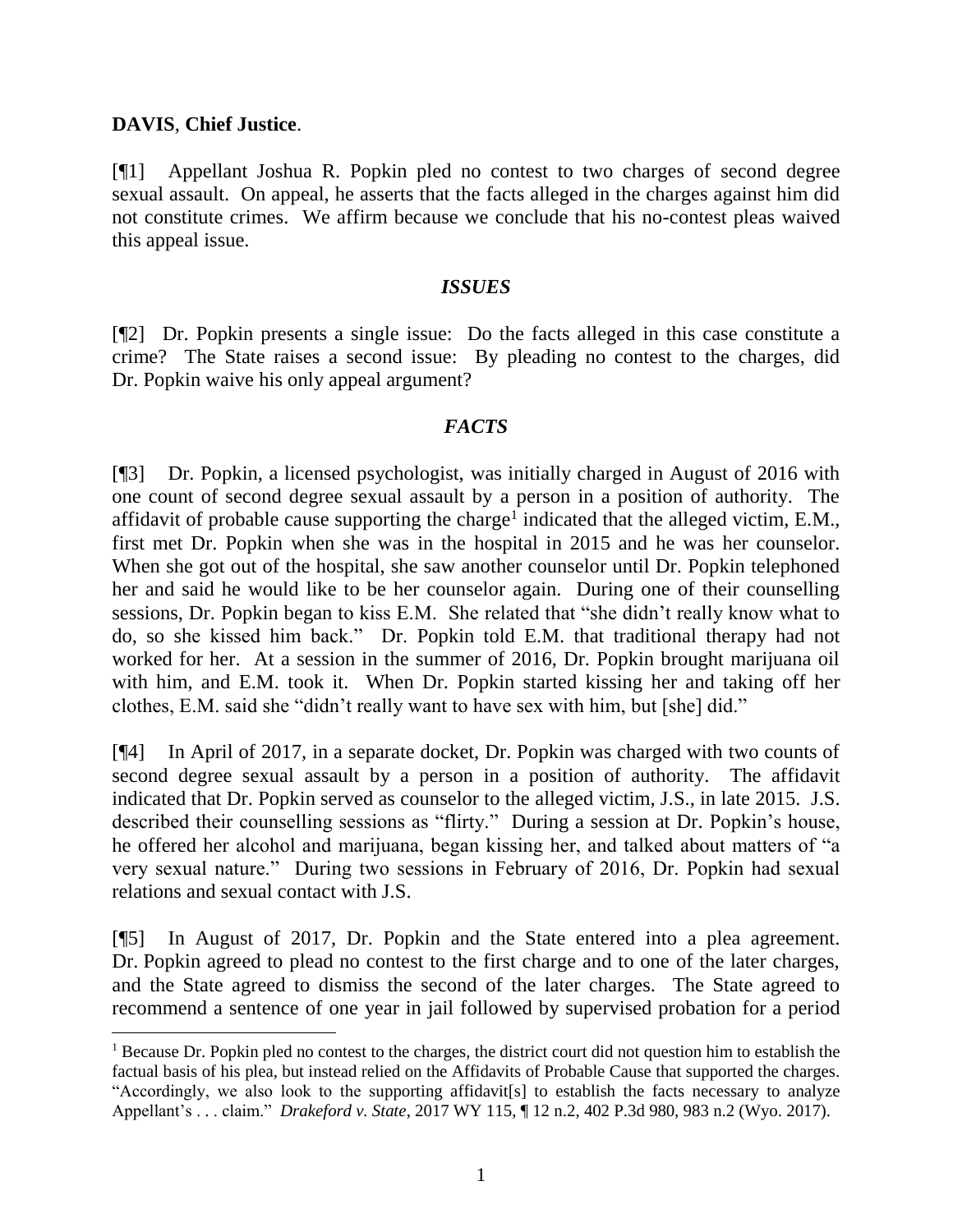of ten years. The district court accepted Dr. Popkin's no contest pleas. However, it rejected the State's recommendation as to Dr. Popkin's sentence, and instead sentenced him to three to five years on each charge, with the sentences to be served consecutively.

[¶6] Dr. Popkin filed a notice of appeal, bringing this matter before us. Later, Dr. Popkin filed a motion in the district court seeking to correct an illegal sentence. He asserted that the facts alleged in his case did not constitute a crime because a clinical psychologist is not in a position of authority as that term is used in the applicable Wyoming criminal statute. The district court denied the motion to correct an illegal sentence, and Dr. Popkin appealed that decision. This Court, on its own motion, consolidated the two appeals.

## *DISCUSSION*

[¶7] Dr. Popkin pled no contest to and was convicted on two counts of second degree sexual assault by a person in a position of authority, in violation of Wyo. Stat. Ann. § 6- 2-303(a)(vi) (LexisNexis 2015). That statute provides:

> (a) Any actor who inflicts sexual intrusion on a victim commits sexual assault in the second degree if, under circumstances not constituting sexual assault in the first degree:

> > \* \* \* \*

(vi) The actor is in a position of authority over the victim and uses this position of authority to cause the victim to submit[.]

"Position of authority" is defined by Wyo. Stat. Ann.  $\S 6$ -2-301(a)(iv) to mean "that position occupied by a parent, guardian, relative, household member, teacher, employer, custodian or any other person who, by reason of his position, is able to exercise significant influence over a person."<sup>2</sup>

[¶8] Dr. Popkin asserts that he was not in a position of authority over his alleged victims as required for conviction under Wyo. Stat. Ann. § 6-2-303(a)(vi). He was not the "parent, guardian, relative, household member, teacher, employer, [or] custodian" of his victims. He asserts that, as a psychologist, he does not fall within the broader

 <sup>2</sup> In 2018, the Wyoming Legislature amended this definition to add "health care provider" to the list of positions of authority. 2018 Wyo. Sess. Laws ch. 80, § 1, at 80. However, the previous version of the statute was in effect in 2016 when Dr. Popkin had sexual relations with the two alleged victims.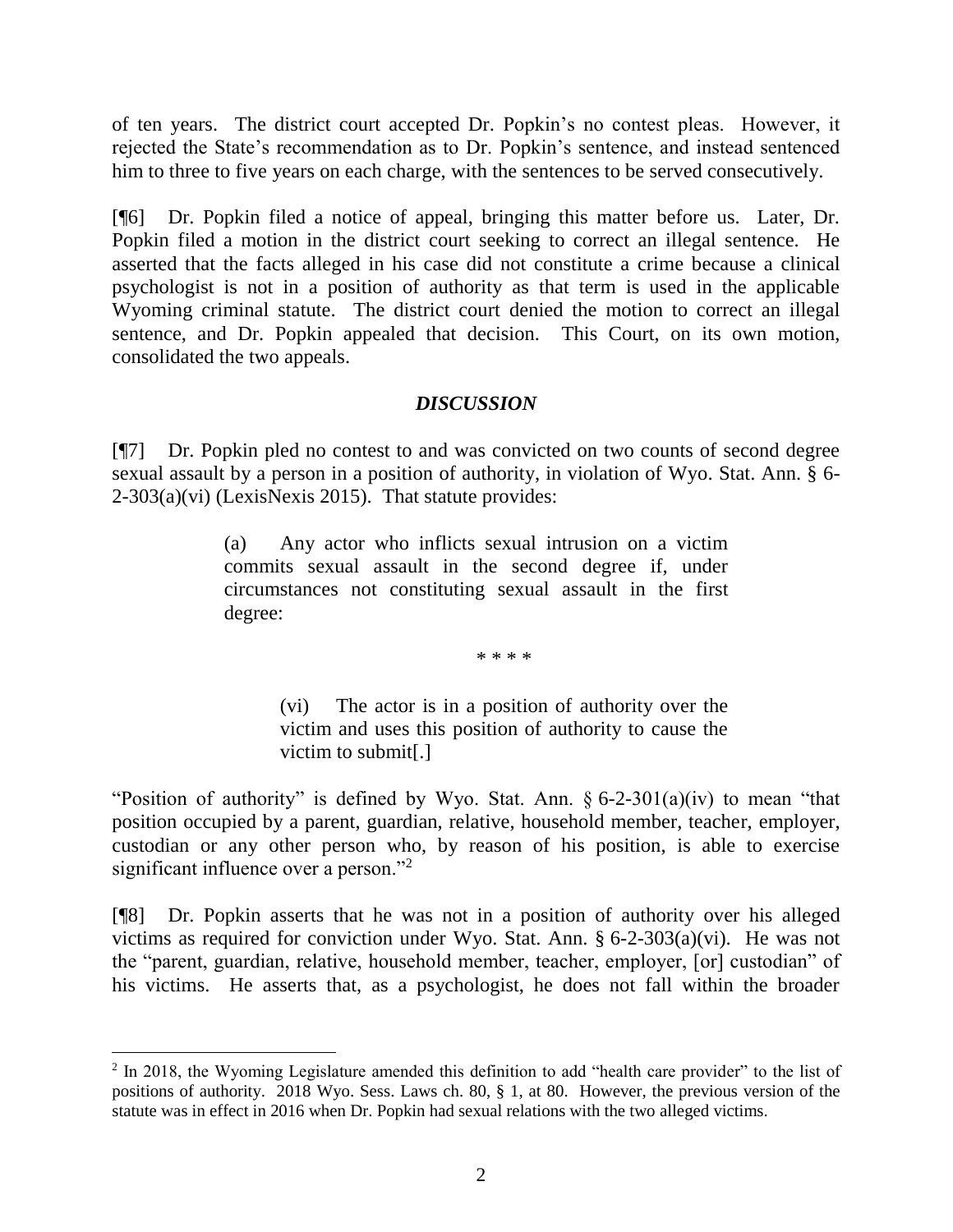category of "any other person who, by reason of his position, is able to exercise significant influence over a person."

[¶9] Dr. Popkin recognizes that "Wyoming's statute is exceptionally inclusive both as written and as construed." *Faubion v. State*, 2010 WY 79, ¶ 19, 233 P.3d 926, 931 (Wyo. 2010). He further acknowledges that we have concluded in previous cases that a broad range of persons were in positions of authority for purposes of this statute, including a massage therapist, *Solis v. State*, 2013 WY 152, ¶ 37, 315 P.3d 622, 631 (Wyo. 2013); a certified nursing assistant, *Baldes v. State*, 2012 WY 67, ¶ 12, 276 P.3d 386, 389 (Wyo. 2012); and a chiropractor, *Faubion*, ¶ 19, 233 P.3d at 931. Dr. Popkin points out, however, that we have never concluded that a psychologist is in a position of authority for purposes of this statute. He therefore contends that the facts alleged by the State in the criminal charges against him were insufficient to establish that he committed the crime of second degree sexual assault by a person in a position of authority.

[¶10] The State counters that Dr. Popkin entered no contest pleas to the two charges, and in doing so, he waived all non-jurisdictional defenses. His sole issue on appeal is not jurisdictional, the State contends, and so was waived. Accordingly, the State maintains, this Court should decline to consider the merits of his appeal and affirm.

[¶11] Because the State's issue is potentially dispositive, we consider it first. *See Goetzel v. State*, 2017 WY 141, ¶ 6, 406 P.3d 310, 311 (Wyo. 2017). The question of whether Dr. Popkin's entry of an unconditional no contest plea waived the issue he now seeks to raise on appeal "presents a question of law that we review *de novo*." *Redding v. State*, 2016 WY 41, ¶ 13, 371 P.3d 136, 140 (Wyo. 2016) (citing *Henry v. State*, 2015 WY 156, ¶ 13, 362 P.3d 785, 789 (Wyo. 2015)).

[¶12] We have consistently held that a no contest or "*nolo contendere* plea waives all issues but those related to jurisdiction and voluntariness of the plea." *Hagen v. State*, 2014 WY 141, ¶ 9, 336 P.3d 1219, 1222 (Wyo. 2014) (citing *Van Haele v. State*, 2004 WY 59, ¶ 20, 90 P.3d 708, 714 (Wyo. 2004); *Ochoa v. State*, 848 P.2d 1359, 1362 (Wyo. 1993); *Small v. State*, 623 P.2d 1200, 1202 (Wyo. 1981)). Dr. Popkin does not challenge the voluntariness of his no contest pleas, so we consider whether Dr. Popkin's appeal issue is related to jurisdiction. Jurisdictional issues are those involving "the very power of the State to bring the defendant into court to answer the charge brought against him." *Davila v. State*, 831 P.2d 204, 205 (Wyo. 1992) (quoting *Blackledge v. Perry,* 417 U.S. 21, 30, 94 S.Ct. 2098, 2103, 40 L.Ed.2d 628, 636 (1974)).

[¶13] The question of "whether or not there is sufficient evidence an accused is in a 'position of authority' . . . is a mixed question of law and fact." *Solis*, ¶ 33, 315 P.3d at 630. Whether Wyo. Stat. Ann. § 6-2-303(a)(vi) should be interpreted to include a psychologist as a person in a position of authority is a question of law that Dr. Popkin could have raised before the district court in, for example, a motion to dismiss the